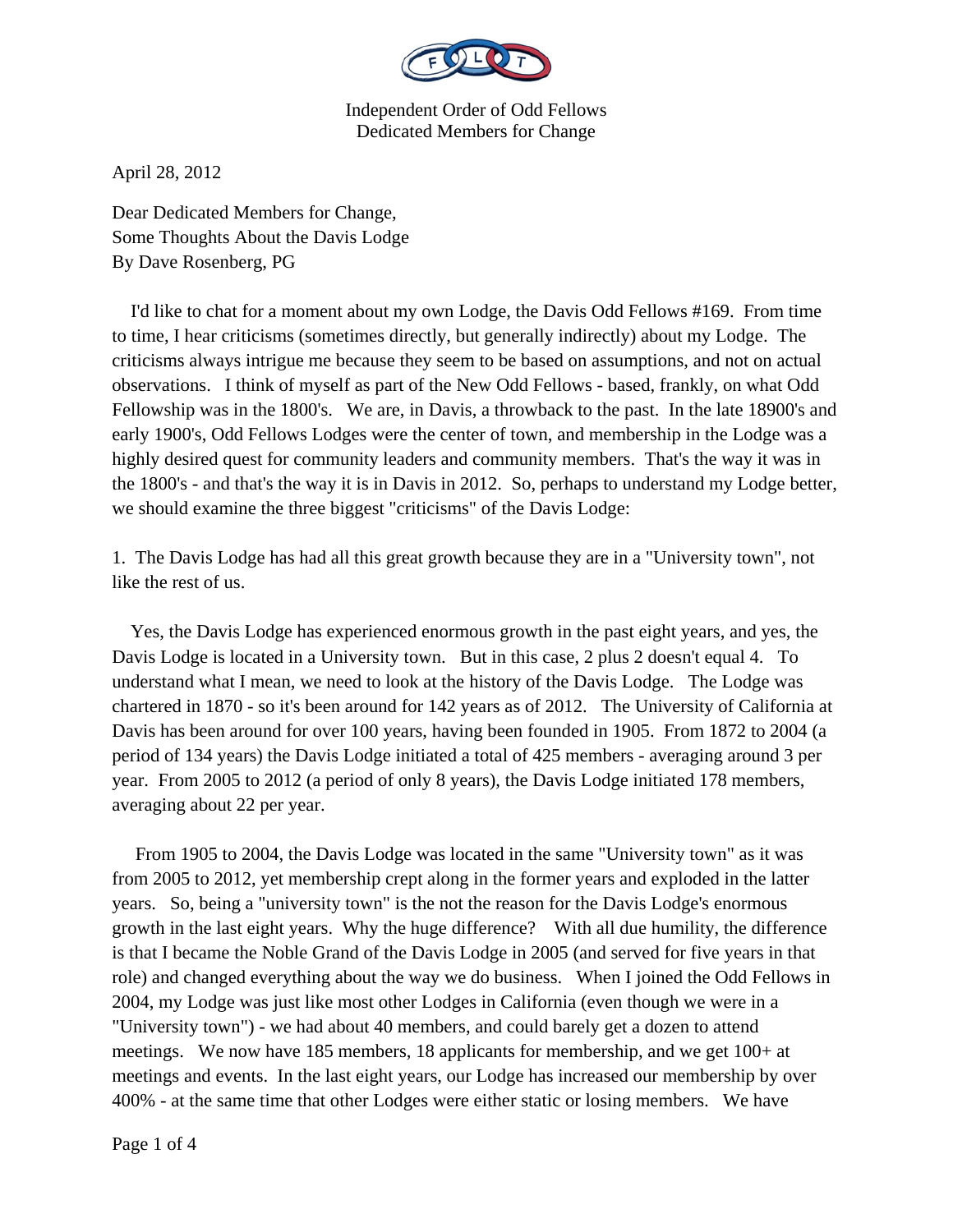

brought in members in their 20's, 30's and 40's, and we have brought in community leaders. We have so many applicants that some have to wait close to a year before we can initiate them. Why the huge difference? We went back to the old days of Odd Fellowship and recaptured what made Lodges the center of town. Many Lodges today are one dimensional - but we focused on three dimensions: the historic ritual of our Order, active involvement in our community, and social activities within the Lodge to foster good fellowship. In other words, we made the Lodge desirable to folks in the 21st Century.

 So, when I hear folks say that their Lodges can't do what Davis does because they aren't located in a "University town" I view it as an excuse. Every Lodge can do it - in their own way. The secret of success is increasing membership. The way to increase membership is to make the Lodge a place that people want to join. And people want to join a Lodge where they can do good works in their communities and also find a place where they can enjoy a full plate of social activities.

2. The Davis Lodge may be growing, but they aren't "true Odd Fellows".

 I'm not sure, of course, what people mean when they say "true Odd Fellow", but it sure sounds like a criticism to me. I's saddened to hear it, however, because it doesn't display the level of brotherly love and tolerance I would expect of an Odd Fellow.

 What is a "true Odd Fellow"? I should think that one who follows the ancient admonitions of our Order would be considered such a person. The main tenet of Odd Fellowship is to "relieve the distressed, bury the dead, and educate the orphan." In the Davis Lodge, we don't just talk the talk, but we walk the walk.

 "Relieve the distressed." The Davis Lodge has a Social Services Committee whose members volunteer to spend their time working with persons who have mental illness. The Davis Lodge has a Senior Project Committee which goes to the homes of frail seniors in town, at their request, to help them with household and yard chores. The Davis Lodge has a Bingo Committee which runs Bingo games every month, each of which provides the proceeds to charitable and community groups in town. The Davis Lodge has a Community Support Committee which has hosted and co-hosted events at the Lodge and in the community to benefit developmentally disabled persons, cancer survivors, persons with mental illness, and victims of sexual assault and spousal abuse. The Davis Lodge members have provided meals to men, women and children at the homeless shelter. The Davis Lodge hosted a huge musical event called "Hope for Haiti" and provided over \$22,000 to relief organizations which assisted the people of Haiti after their devastating earthquake.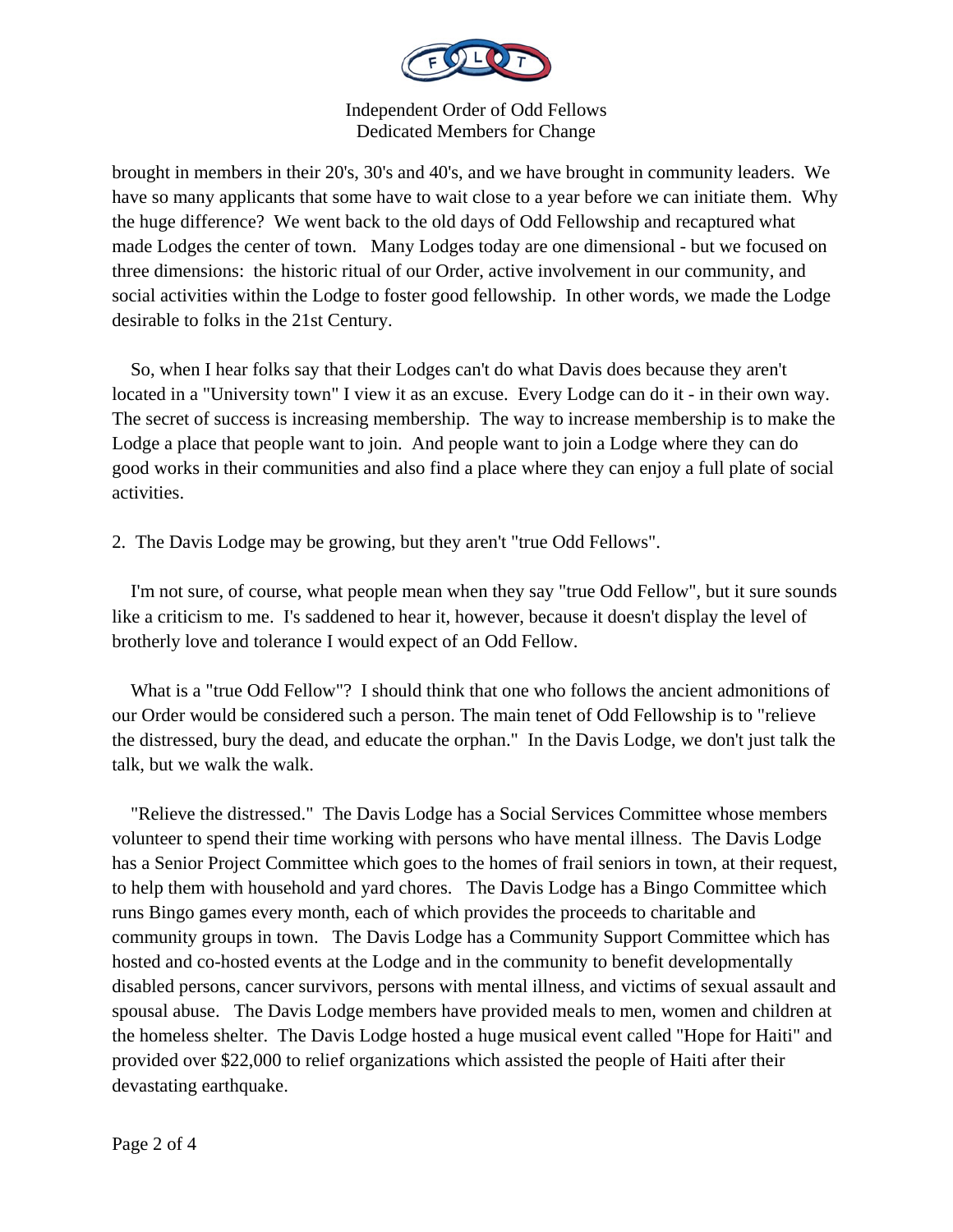

 "Bury the dead." One of our newer members has just proposed the creation of a "Death and Dignity Committee" which will be working with the County Public Guardian/Public Administrator (who is also a member of our Lodge) to develop ways to provide dignified burial services for the poor in our community. A number of members of the Lodge have expressed interest in the work of this new committee.

 "Educate the orphan." Members of the Davis Lodge have recently launched the "Triffle P. and Annie G. Ivancovich Scholarship" through the Davis Lodge Charities, Inc. (a Section 501 (c) (3) corporation) to provide scholarships to orphans and those who were in foster care. Large scholarships will be provided to qualified young men and women so that they can get a full education, and contribute back to society - just like Thomas Wildey did.

3. The Davis Lodge members don't follow "the code".

 I wonder how many folks who talk about "the code" have actually read the document. I have. I'm Chairman of the Grand Lodge Judiciary Committee so I know something about the code. And I can say that the Davis Lodge follows the code, the ritual, and more importantly, the SPIRIT of Odd Fellowship. In fact, the Davis Odd Fellows go through the same initiation as every other Odd Fellow, we take the same oath as all other Odd Fellows, and we run formal meetings with the same ritual and wear the same regalia as every other member of the Order.

 The members of the Davis Lodge are very interested in developing as Odd Fellows. At every one of our meetings, our Vice Grand is charged with talking about the history of Odd Fellowship. Members proudly wear sweatshirts, jackets, caps, and shirts with the Odd Fellows three-links logo on them. The other night, a number of members wanted a refresher on the passwords, grips, signs, etc., so we met in the conference room and confidentially reviewed them. The interest in our ritual is so great that we now have 31 of our Odd Fellow 3-degree members who have joined the Davis Encampment #21 - making it the largest Encampment in California - they joined because they wanted to obtain an additional three degrees and continue their education in our great Order.

 Does our Lodge have social meetings, open to prospective applicants? Sure we do. We find that when prospective applicants meet our members and see what we do, they apply to join us. And as incoming Sovereign Grand Master Chuck Renninger has told us, social meetings are permitted and perfectly compatible with "the code".

So, in short, I'm proud to be a member of a Lodge - the Davis Lodge - which has shown a path